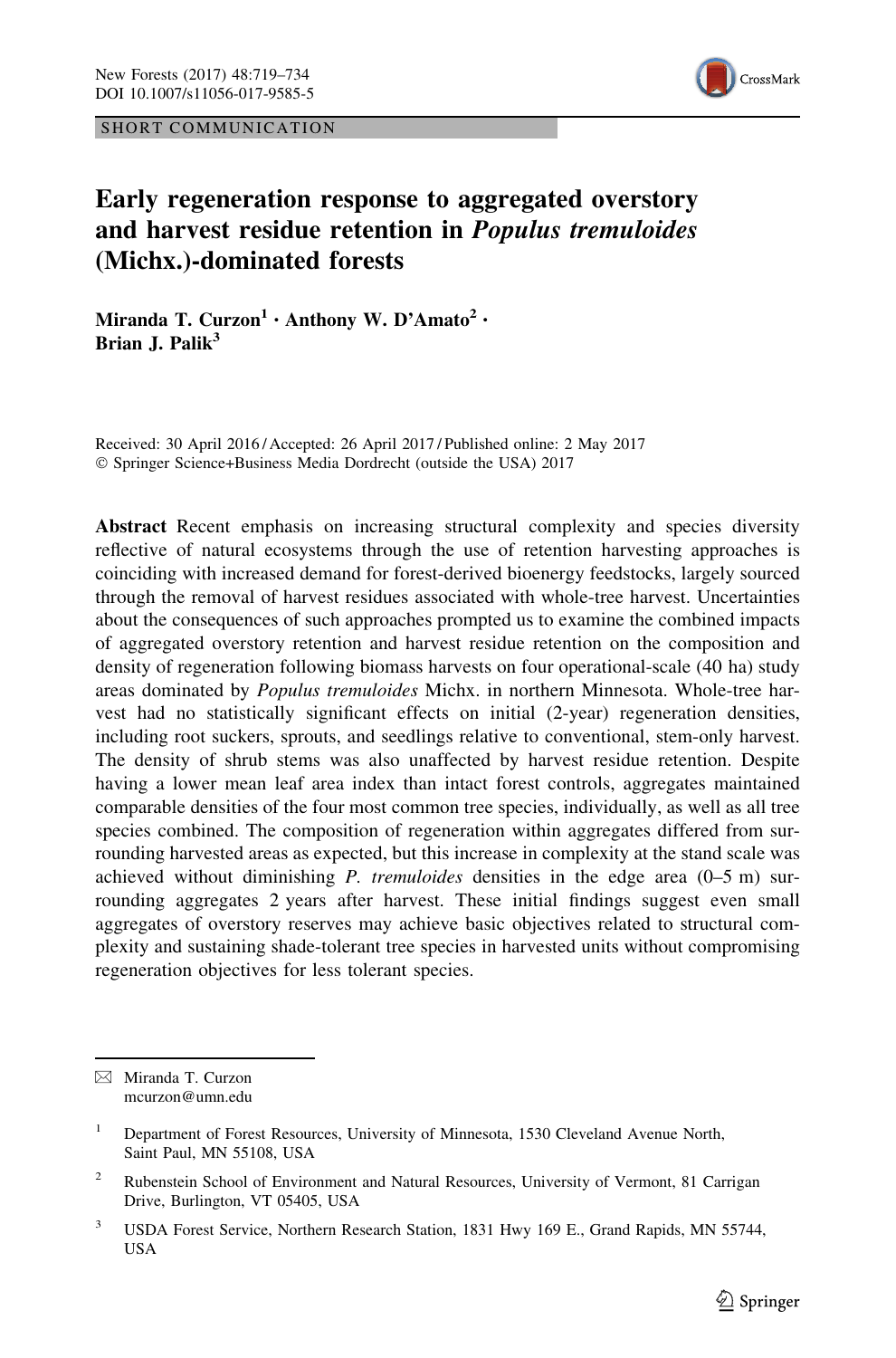Keywords *Populus tremuloides* · Quaking aspen · Aggregated retention · Variable retention harvest - Bioenergy harvest

### Introduction

In recent decades, a paradigm shift in forest management has led to greater emphasis on practices that restore and sustain structural complexity and compositional diversity. This serves to both maintain ecosystem services under current conditions, as well as to better ensure ecosystem resilience given uncertainty about future disturbance regimes and climate (Franklin et al. [1997,](#page-13-0) [2007](#page-13-0); Lindenmayer et al. [2012\)](#page-14-0). Retention of mature trees during harvest is one method for sustaining structural complexity in managed forests by creating conditions that reflect, to varying degrees, the structural outcomes of natural disturbance (Franklin et al. [2007](#page-13-0)). Such practices are particularly important in areas like the Lake States region of the United States and Canada where traditional even-aged forest management has simplified forest structure and altered forest species composition, specifically increasing the abundance of *Populus tremuloides*-dominated forests across the landscape (Mladenoff and Pastor [1993;](#page-14-0) Franklin et al. [2007](#page-13-0); Guay-Picard et al. [2015](#page-13-0)). Aggregated retention of mature trees has been promoted because of its potential value for 'lifeboating' interior forest species in areas managed with clearcutting systems (Franklin et al. [1997\)](#page-13-0), so that surrounding areas can be recolonized (Tabor et al. [2007](#page-15-0); Baker et al. [2013\)](#page-12-0). Aggregates also influence surrounding disturbed areas by altering the adjacent microclimate, providing habitat for both flora and fauna, supplying seed, and enriching fine and coarse woody debris pools, key components for maintaining forest structural complexity and species diversity (Bradshaw [1992](#page-13-0); Baker et al. [2013](#page-12-0)).

While ecological benefits of retention trees have been demonstrated for multiple ecosystems (Aubrey et al. [2009;](#page-12-0) Baker et al. [2013](#page-12-0); Fedrowitz et al. [2014;](#page-13-0) Palik et al. [2014](#page-14-0)), important tradeoffs may exist in the growth of developing regeneration due to the influence of retained trees on resource availability (Bradshaw [1992](#page-13-0); Mitchell et al. [2007;](#page-14-0) Bose et al. [2014b](#page-13-0)). For example, application of retention forestry methods (c.f. Lindenmayer et al. [2012\)](#page-14-0) can reduce the abundance of species reliant on early-successional, post-disturbance conditions relative to clearcuts as has been observed across both boreal and temperate ecosystems globally (Fedrowitz et al. [2014\)](#page-13-0). Understanding potential trade-offs for regeneration of early successional tree species may be particularly important in forests dominated by clonal species, such as P. tremuloides, where retained mature trees create a hormonal environment that may impede (above resource limitations alone) root suckering (Frey et al. [2003;](#page-13-0) Brais et al. [2004](#page-13-0); Gradowski et al. [2010](#page-13-0)).

The retention of woody debris following harvests is also recognized as an important component of prescriptions aimed at achieving complexity-based objectives because of influences on the microenvironment, stored nutrients, and habitat provision for a wide variety of species (Harmon [2001](#page-13-0)). One source of woody debris, harvest residues, is increasingly viewed as a source for bioenergy feedstocks (Duchesne and Wetzel [2003;](#page-13-0) Berger et al. [2013](#page-13-0); Börjesson et al. [2017\)](#page-13-0). In ecosystems dominated by trees relying primarily on vegetative reproduction where nutrients are not limiting, the removal of residues may provide at least initial benefit to tree regeneration by improving microsite conditions for root sucker growth (Bella [1986;](#page-12-0) Fraser et al. [2002](#page-13-0); Palik and Kastendick [2009;](#page-14-0) Curzon et al. [2014\)](#page-13-0). On the other hand, many studies indicate negative effects on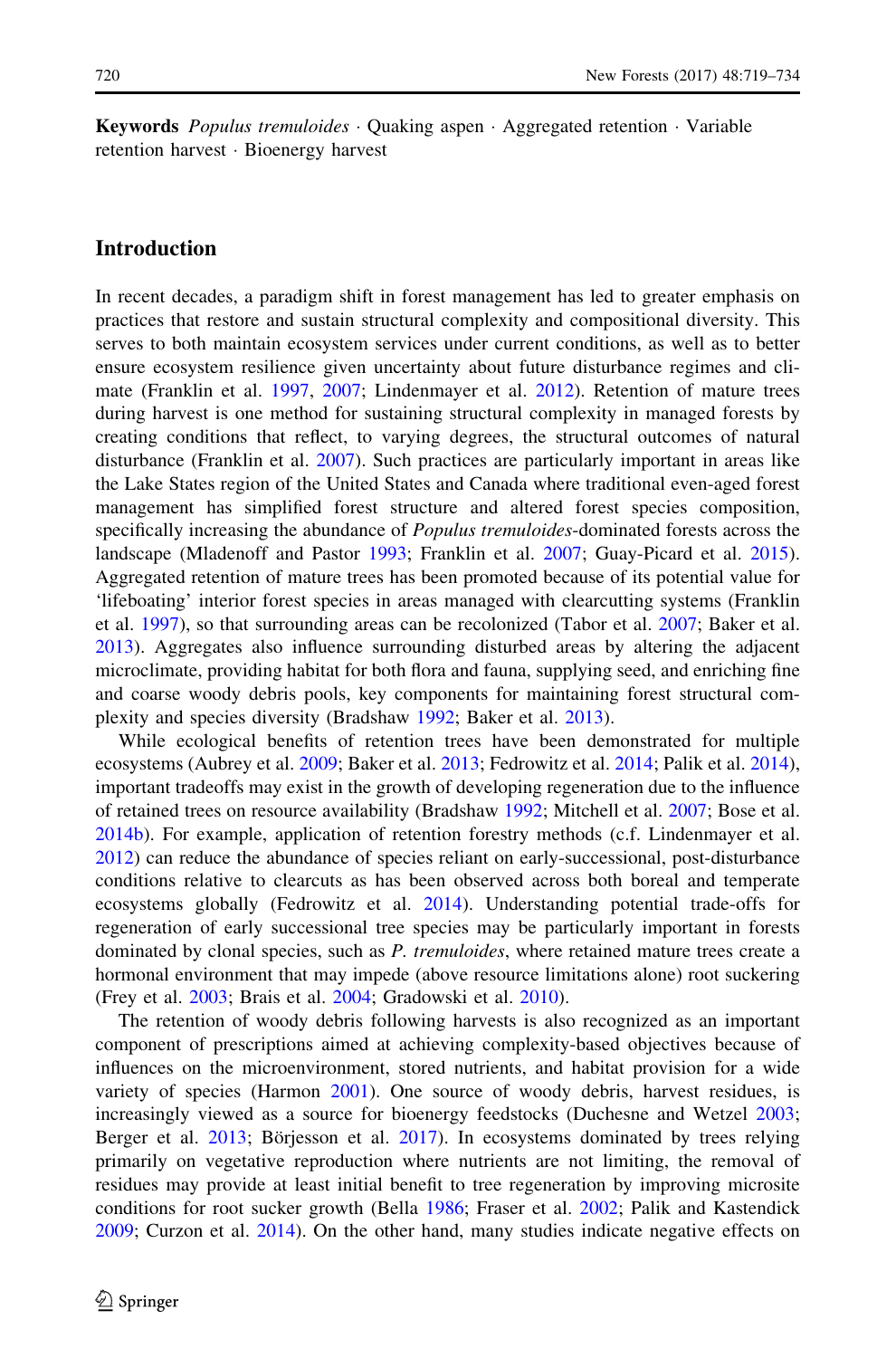nutrient availability and tree growth (Walmseley et al. [2009;](#page-15-0) Helmisaari et al. [2011;](#page-14-0) Wall [2012\)](#page-15-0), and any initial reductions in stocking or growth caused by post-harvest declines in nutrient availability may persist even if site productivity recovers over time (Egnell [2011](#page-13-0)).

Guidelines specific to 'biomass harvests' are being developed globally in response to higher demand for bioenergy feedstocks with the potential for utilization of harvest resi-dues to reduce post-harvest woody debris (Stupak et al. [2007;](#page-15-0) Evans et al. [2010](#page-13-0)). These guidelines generally include recommendations for minimum levels of overstory tree and harvest residue retention (e.g. MFRC [2007](#page-14-0); Herrick et al. [2007;](#page-14-0) MI DNRE [2010](#page-14-0)) based on the best scientific data available, but in many cases those data have been limited (Janowiak and Webster [2010](#page-14-0); Berger et al. [2013\)](#page-13-0). How these legacies, or a lack thereof, influence regeneration and other processes across forest ecosystems is not fully understood (Berger et al. [2013](#page-13-0)).

We investigated how patches of aggregated retention of mature trees ("aggregates") in P. tremuloides-dominated forests, implemented following guidelines for the state of Minnesota, USA, influenced species composition and stem densities in the understory of aggregates, surrounding harvested areas (c.f. Bradshaw [1992;](#page-13-0) Baker et al. [2013](#page-12-0)), and intact forest controls. Response to aggregated retention was examined in combination with different levels of harvest residue (slash) retention associated with the procurement of bioenergy feedstocks. We hypothesized that aggregates would support similar tree species in the understory as intact forest, but that changes to the light environment would increase overall stem densities. We also expected P. tremuloides, a shade-intolerant species that produces prolific root suckers after harvest (Frey et al. [2003](#page-13-0); Guay-Picard et al. [2015\)](#page-13-0), to dominate regeneration in harvested areas, but with lower densities near aggregates (within 5 m) compared to open plots at least 20 m from aggregate edges because of shading and maintenance of apical dominance by retained P. tremuloides stems (Frey et al. [2003](#page-13-0)). Lastly, we expected reduced P. tremuloides densities with greater retention of harvest residues due to potential for woody debris to lower soil temperatures and to physically inhibit P. tremuloides suckering (Bella [1986](#page-12-0); Fraser et al. [2002](#page-13-0)).

### **Methods**

#### Study sites

This study included four sites in northern Minnesota, USA: Independence (IN; 47.01N, 92.59W), Melrude (MR; 47.25N, 92.32W), Pelican Lake (PL; 48.01N, 92.98W), and Lost River (LR; 48.14N, 92.97W). Forests at each site were classified as northern wet-mesic boreal hardwood-conifer forests (MHn44) using the Minnesota Department of Natural Resources ecological classification system (MNDNR 2003). P. tremuloides dominated at all locations, having regenerated following clearcut harvests in the 1940s and 1950s (stand age at time of harvest in 2010 was 55–68 years; Kurth et al. [2014\)](#page-14-0). Site index for P. tremuloides ranged from 22 to 24 m at 50 years across the sites (Klockow et al. [2013](#page-14-0)). Other important species included Fraxinus nigra Marsh. (black ash), Acer rubrum L. (red maple), Abies balsamea L. (balsam fir), and Betula papyrifera Marshall (paper birch) with minor components of Pinus strobus L. (eastern white pine), Picea glauca Moench. (white spruce), A. saccharum Marsh. (sugar maple), and *Tilia americana* L. (American basswood). Common understory shrub species included *Corylus cornuta* Marsh. (beaked hazelnut) and A. *spicatum* Lam. (mountain maple). The four sites ranged in elevation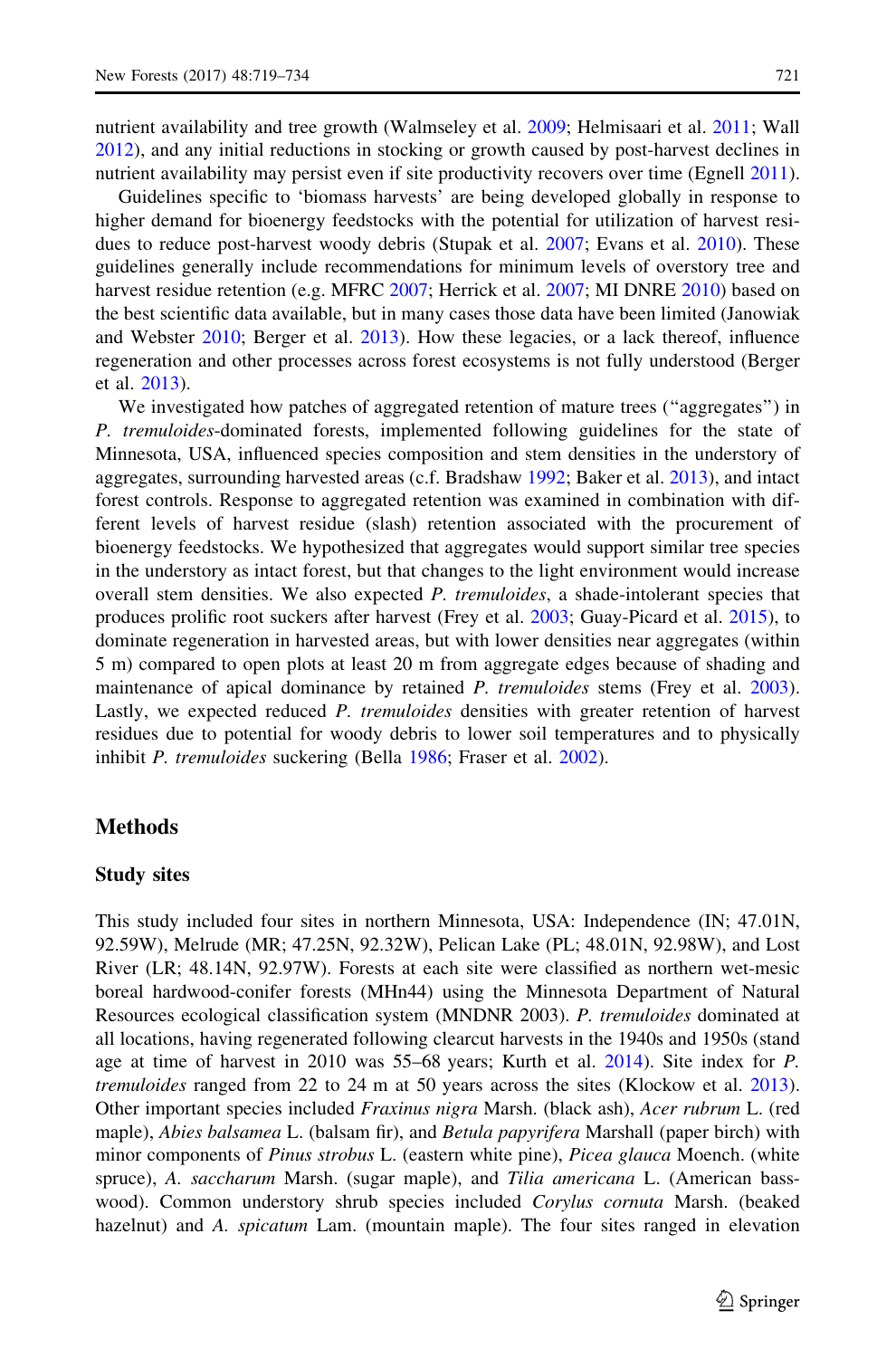between 395 and 428 m above sea level with slopes less than 8%. At IN soils were predominantly Inceptisols, belonging to the Brimson soil series and with a fine sandy loam texture. Otherwise, soils belonged to the Alfisol order, ranging in texture from loam-silty clay (PL and LR, Ashlake, Effie, and Suomi soil series) to silt loam (MR, Dusler and Ellsburg soil series; Slesak [2013](#page-14-0)). Mean annual precipitation of the study region encompassing the sites is approximately 66 cm. Each stand (nine harvested and one unharvested control) was 4 ha in size. This meant each sale included at least 36 ha (90 acres) of forest, an area greater than the average  $(13.7 \text{ ha})$  and within the range  $(1.2–61.9 \text{ ha})$  reported for harvested sites monitored by the Minnesota Forest Resources Council in 2011 (Rossman [2012\)](#page-14-0), ensuring the experiment was operational in scale. Each site was harvested in February, 2010 on frozen soil conditions and over snowpack (Klockow et al. [2013\)](#page-14-0) using a tracked feller-buncher and grapple skidder. Harvest residues were redistributed across stands following harvest except where treatments called for removal (''Experimental design" section, see below).

### Experimental design

We examined the combined impacts of aggregated overstory retention and harvest residue retention on stem densities (vegetative, seedling, and advance regeneration) in the understory by examining the effects of three harvest treatments replicated at four sites: unharvested controls, stem-only harvest (SOH), and whole-tree harvest (WTH). SOH entailed removal of merchantable boles with all other woody materials retained on site, whereas WTH removed entire trees with no intentional retention of residues. Within stands (4 ha) receiving the SOH and WTH treatments, two patches (''aggregates'') of mature overstory trees were retained per site-level guidelines for Minnesota that recommend 5% of canopy trees (determined by area) be reserved in aggregates  $\geq 0.1$  ha in size (MFRC) [2007\)](#page-14-0). Aggregates in this study were approximately 0.1 ha in size, meeting the minimum suggested by voluntary guidelines. Foresters marked the experimental treatments selecting trees and aggregates for retention using the same criteria (i.e. containing desirable species for regeneration such as P. strobus, located surrounding ephemeral ponds, etc.) that characterize operational harvests.

### Field sampling

Transects, used to locate vegetation sampling plots in each treatment unit, were oriented north–south and centered on one randomly selected aggregate within each harvested stand and in the center of control stands (Fig. [1](#page-4-0)). The north and south portions of each transect were treated as replicates within each stand, thus 16 transects were analyzed. Paired t-tests were used to confirm no differences in any of the response variables between the two aspects ( $p > 0.1$  in all cases). Rectangular plots (1  $\times$  3 m) were placed to capture interior aggregate conditions (2 m from center), aggregate edge conditions (7 m from center), harvest edge conditions (22 m from center), and open conditions approximately one tree height in distance from aggregates (42 m from center, Fig. [1](#page-4-0)). None of the plots were directly impacted by skid trails.

Within each plot, all shrub and tree stems  $\langle 2.5 \rangle$  cm diameter at breast height (1.37 m) were identified to species and counted during the 2011 and 2012 growing seasons, respectively. A smaller diameter size threshold would have excluded some fast-growing P. tremuloides suckers. Volume of downed coarse woody debris (CWD) and fine woody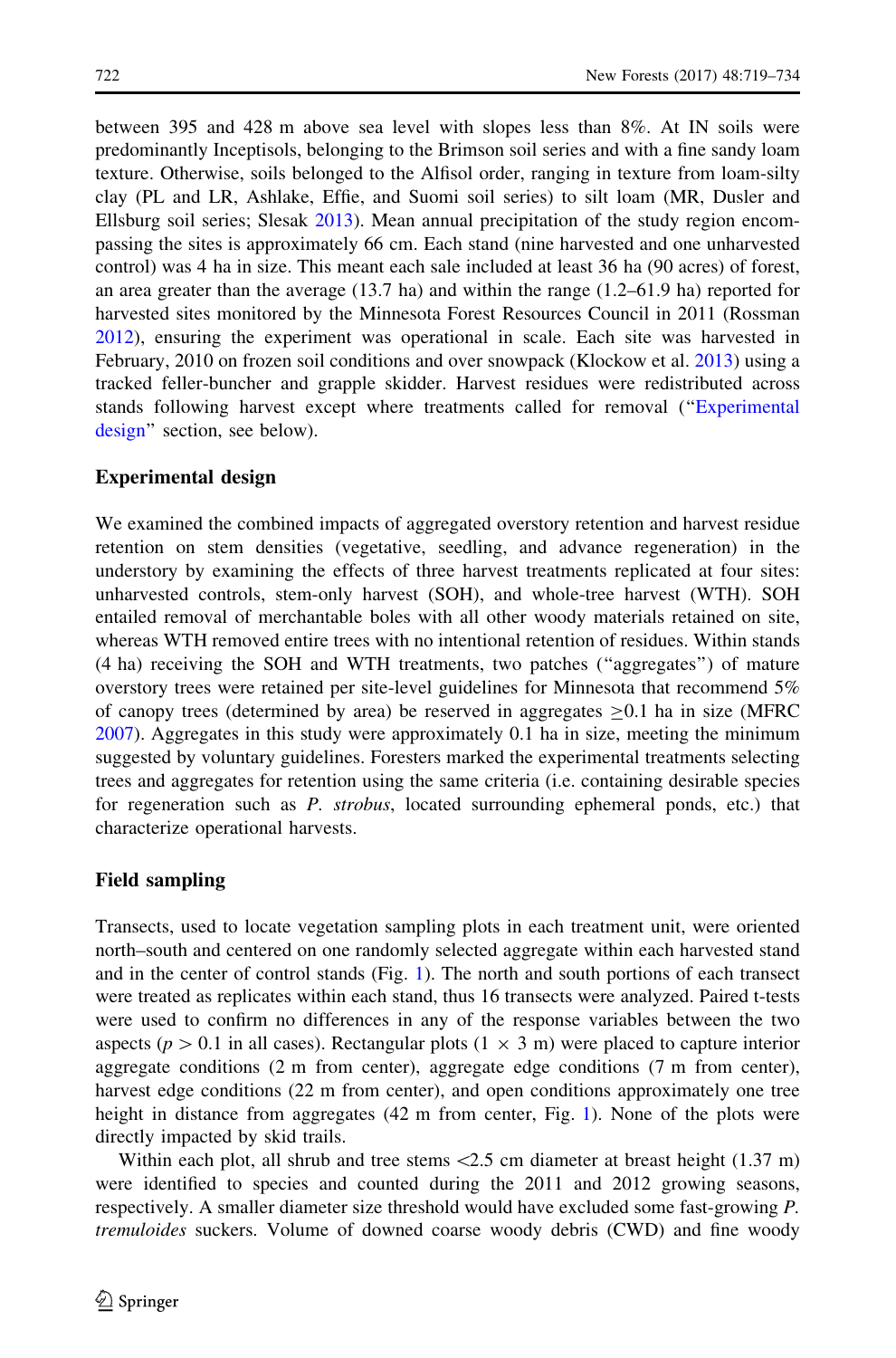<span id="page-4-0"></span>

debris (FWD) was estimated using the line-intercept method (Brown [1974\)](#page-13-0). Where CWD intersected a transect dividing each rectangular plot, diameter at the point of intersection  $(i\text{f} > 7.5 \text{ cm})$  was recorded. In a similar fashion, FWD (7.5 cm  $>$  diameter  $> 0.5 \text{ cm}$ ) was tallied and measured in three randomly selected 0.4 m subsections of each woody debris transect.

Soil moisture was measured at the corner of each plot closest to the aggregate center using a TDR probe (ML2x ThetaProbe Soil Moisture Sensor; Dynamax, Houston, TX; Fig. 1). Three moisture readings were collected around each point (within 30 cm) and averaged. All soil moisture measurements were recorded at least 48 h after rainfall on one of two consecutive days in mid-August, 2012 so only late season moisture is represented. Leaf area index (LAI), a dimensionless index approximating the ratio of foliage area to ground area, was estimated with FV2200 (Li-COR Biosciences, Inc. 2010) using light readings collected with a Licor LAI-2000 Plant Canopy Analyzer (LiCor, Inc., Lincoln Nebraska) during late July and August, also at the point where each plot intersected the transect (Fig. 1). If understory shrubs obscured readings taken at 1.0 m above the ground, an additional reading was taken at a higher level to better capture overstory conditions and prevent overestimation of LAI. Readings were collected under consistent sky conditions. This was accomplished by sampling plots once at dawn or dusk or by combining two readings collected for each plot on a clear day in the morning and in the afternoon with the unit facing east or west, respectively, and using a  $180^\circ$  view restrictor to block the sun (Comeau et al. [2006\)](#page-13-0). Calculation of LAI required ''above-canopy'' readings of light interceptance sampled at the same time as understory readings. These were collected every 15 s using a second unit stationed in a nearby clearing.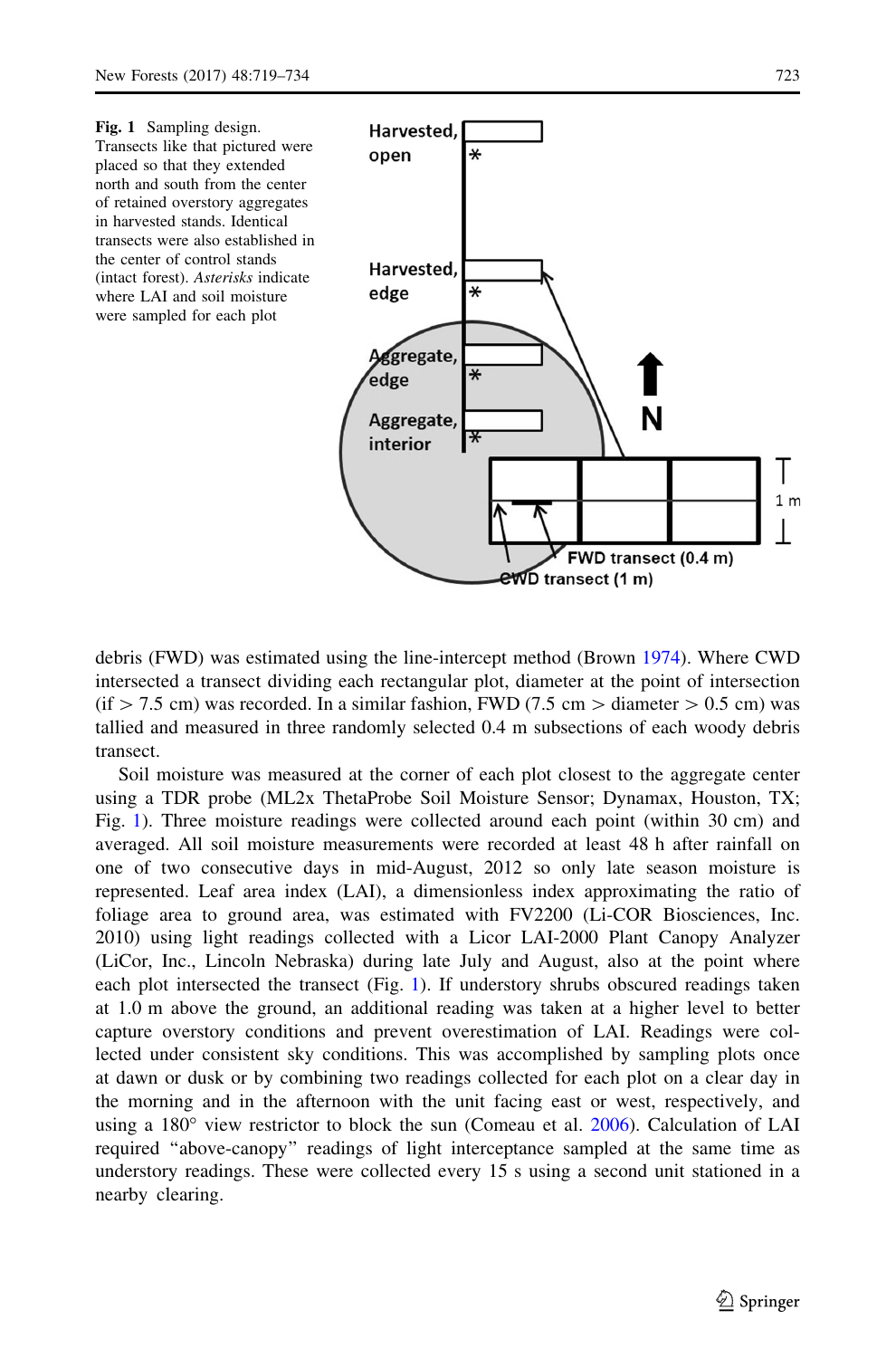#### Analysis of treatment effects

We estimated aggregate influence on tree and shrub densities and environmental variables using the following equation adapted from methods for assessing magnitude of edge influence (MEI; Harper et al. [2005\)](#page-14-0):

$$
MEI = (e-r)/(e+r)
$$
 (1)

where *e* represents the mean responses for plots located at some location relative to aggregate center and r represents the mean of observations from a reference condition located in interior forest (Fig. [1\)](#page-4-0). This approach yields values that range between  $-1$ and 1 with a value of 0 indicating no influence and allows for comparison of response variables within this study as well as to other studies (Harper et al. [2005](#page-14-0)). Reference values were quantified by averaging observations from intact forest controls located at the same site (Fig. [1;](#page-4-0) Harper and Macdonald  $2011$ ). We then tested the null hypothesis that aggregates had no influence (MEI  $= 0$ ) using the randomized test of edge influence (RTEI) approach (Harper and Macdonald [2011;](#page-14-0) i.e. Dodonov et al. [2013](#page-13-0); Dupuch and Fortin [2013](#page-13-0)), a method demonstrated to produce consistent estimates, even with variability in reference conditions (Harper and Macdonald [2011](#page-14-0)). This entailed comparing observed MEI to 95% confidence intervals derived from a distribution of randomized MEI values for each response variable at each distance, individually (i.e. Harper et al. [2015;](#page-14-0) Dupuch and Fortin [2013](#page-13-0)). The randomized distributions were generated using blocking for each site with 5000 permutations as described by Harper and Macdonald ([2011\)](#page-14-0).

We tested whether treatment effects on tree and shrub densities and environmental variables differed from one another using mixed effects analysis of variance (ANOVA) with the SAS MIXED procedure (SAS Institute, Inc. 2012). Treatment condition (aggregate interior, aggregate edge, SOH edge, WTH edge, SOH open, WTH open) was treated as a fixed effect, and a random effect allowing the intercept to vary by site was included to account for between-site variability. Initially, LAI was included as a covariate to account for variability and overstory loss in the aggregate canopy since harvest, but model fit as evaluated using AICc (Burhnam and Anderson [2002,](#page-13-0) [2013](#page-13-0)) was not improved and no difference was observed in results, so we used the simpler model. Some response variables required a natural log- or power-transformation to meet ANOVA assumptions for homoscedasticity.

Given the variability observed across sites and the likelihood of windthrow or other damage to overstory trees retained in aggregates, we also used LAI and CWD volume, measured continuously, to approximate the categorical treatment conditions associated with overstory retention and harvest residue removal, respectively. The effect of these conditions on tree and shrub regeneration densities was assessed using multilevel linear models. Each model included non-nested random effects that allowed the intercept to vary by site (to account for variability occurring naturally among sites) as well as by harvest treatment (WTH, SOH, or unharvested aggregate). LAI and CWD were treated as fixed effects and were centered (mean  $= 0$ , standard deviation  $= 1$ ). The response variables, tree and shrub stem densities, were natural log-transformed when necessary to meet assumptions for linear regression.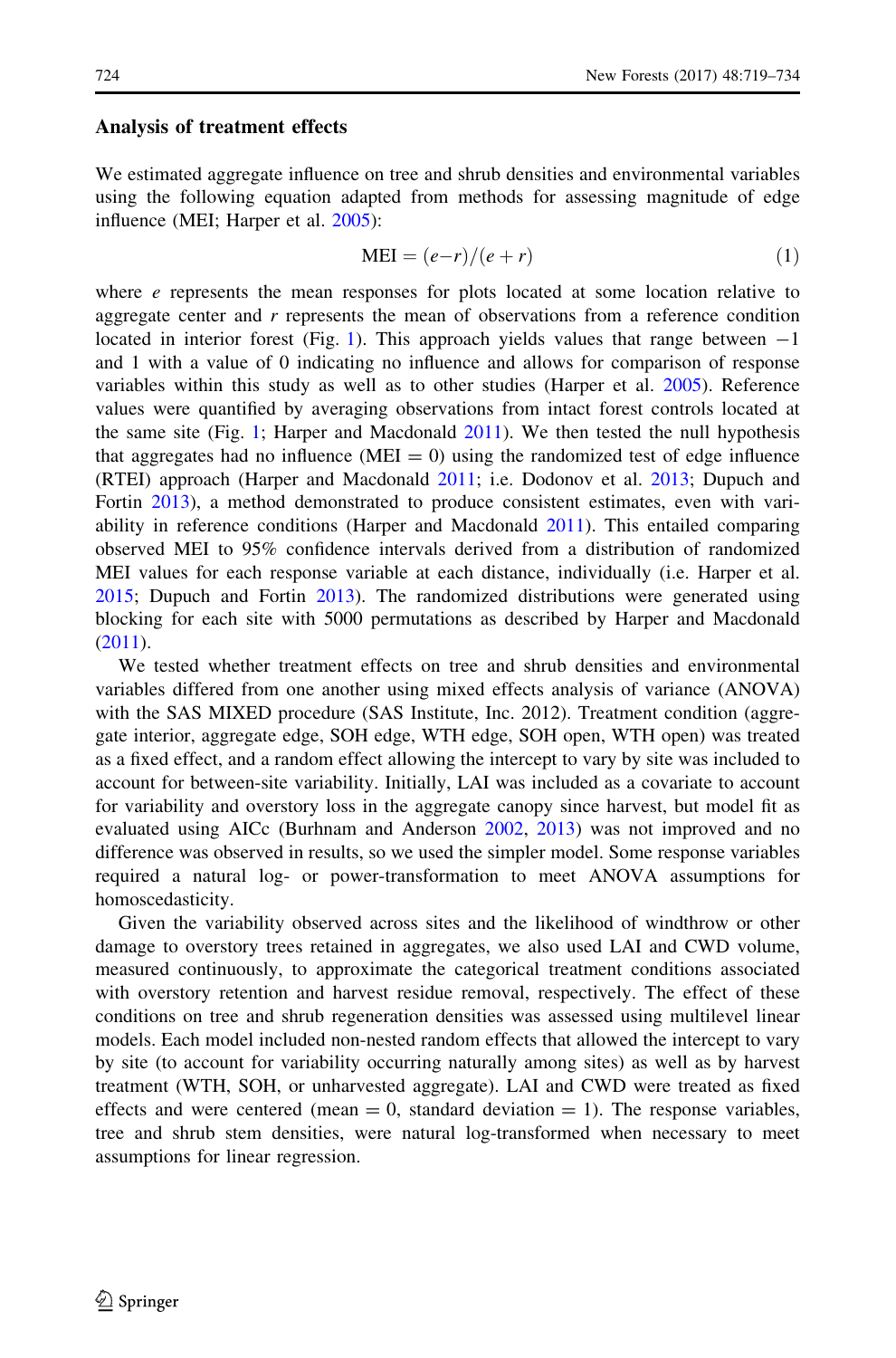# <span id="page-6-0"></span>Results

#### Relationships between treatments and environmental variables

Environmental conditions (soil moisture, LAI, CWD, and FWD) varied widely across the study (Figs. 2, [3\)](#page-7-0). Soil moisture, CWD, and FWD were indistinguishable between aggregates and intact forest controls (MEI not different from 0, Fig. 2), and no differences in any environmental variables occurred between SOH and WTH (Fig. [3](#page-7-0)).



Fig. 2 Response of environmental characteristics and regeneration densities relative to nearby unharvested areas as they differed between stem-only (SOH) and whole-tree (WTH) harvest. Hollow symbols indicate distances where the magnitude of edge influence (MEI) for a given variable differed significantly from zero  $(p<0.05)$ , indicative of change from reference conditions. Only those species making up  $>1\%$  of all seedlings are shown. ABBA A. balsamea, FRNI F. nigra, ACRU A. rubrum, POTR P. tremuloides, FWD fine woody debris volume, CWD coarse woody debris volume. Error bars indicate standard error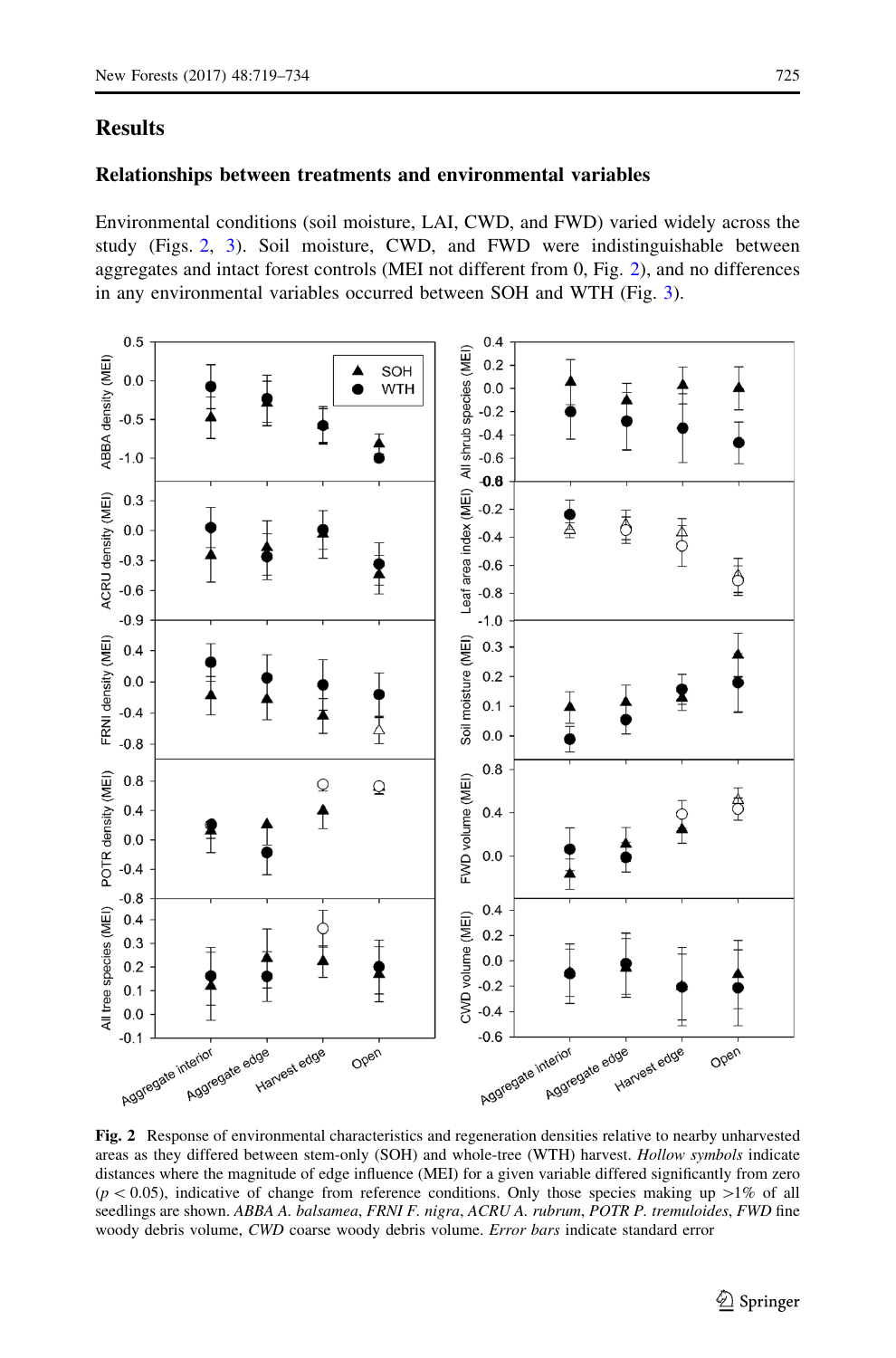<span id="page-7-0"></span>

Fig. 3 Mean leaf area index, soil moisture, coarse woody debris volume, and fine woody debris volume as they differ among treatment conditions. Lower-case letters indicate significant differences between conditions as determined using post hoc Tukey-adjusted pairwise comparisons  $(p<0.05)$ . Error bars indicate standard error. SOH stem-only harvest, WTH whole-tree harvest, CWD coarse woody debris, FWD fine woody debris

#### Stem densities

The density of individual species and the combined densities of seedlings and sucker sprouts were comparable between aggregates and intact forest controls (MEI not different from 0, Fig. [2\)](#page-6-0), but aggregates did positively influence the combined stem density of all tree species near harvested edges for the WTH treatment where the highest densities occurred (Fig. [2](#page-6-0)). Although comparison with controls suggests a positive influence of WTH on total regeneration densities near aggregate edge, no direct effect of CWD levels on total densities was observed (Table [1](#page-8-0)). As with all tree species combined, densities of  $F$ . nigra were comparable to controls within and near aggregates, but the abundance of this species was significantly different (lower) in the open, SOH plots located 42 m from aggregate center (Fig. [2\)](#page-6-0). The density of  $P$ . *tremuloides* suckers was also similar between aggregates and controls (Fig. [2\)](#page-6-0), but P. tremuloides abundance was not diminished by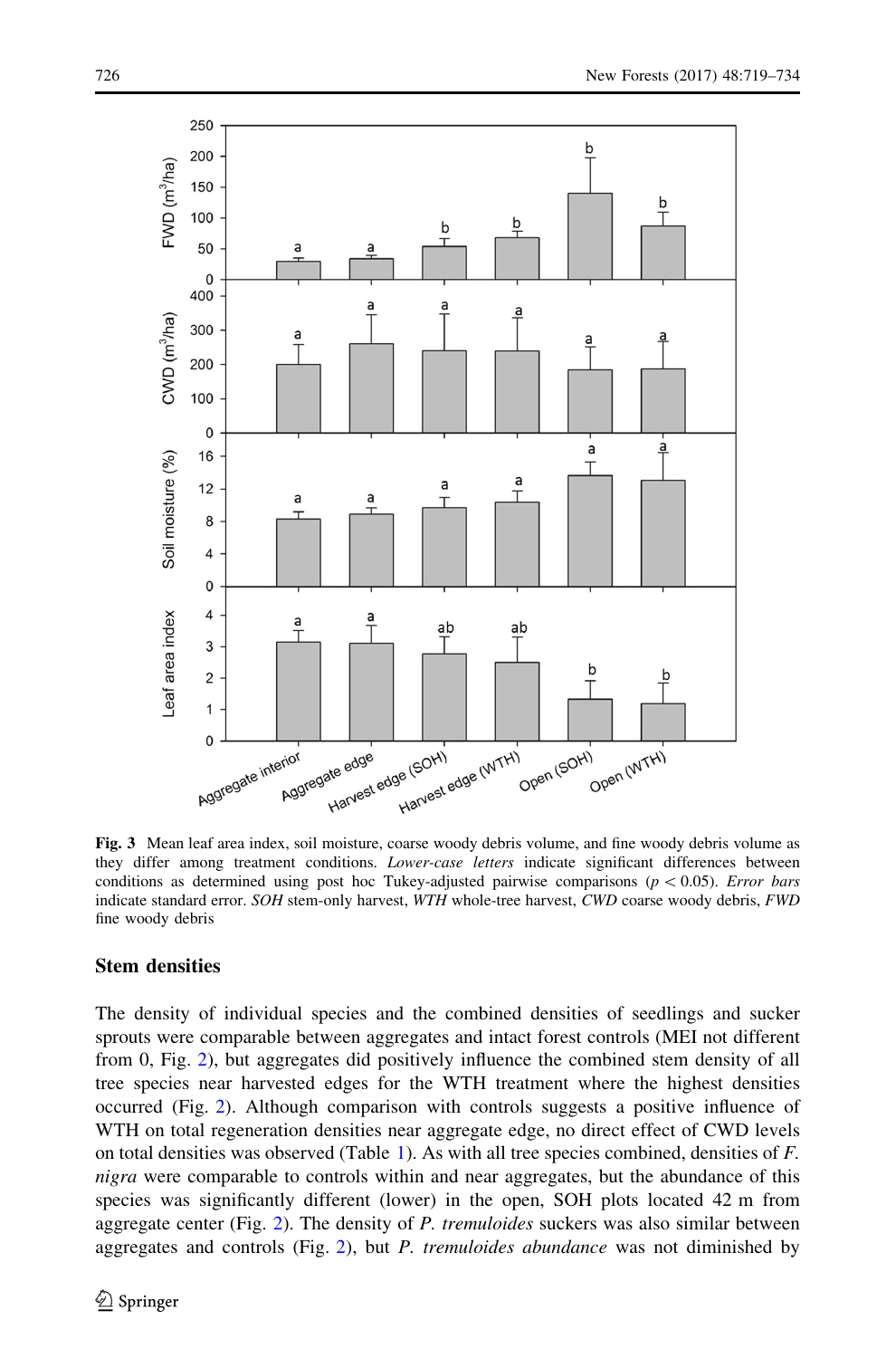| <b>Table 1</b> Estimates from multilevel linear models predicting total seedling and sapling stem densities $(n = 64)$ |                                          |                |                |                |                  |
|------------------------------------------------------------------------------------------------------------------------|------------------------------------------|----------------|----------------|----------------|------------------|
|                                                                                                                        | Model 1                                  | Model 2        | Model 3        | Model 4        | Model 5          |
| Fixed effects                                                                                                          |                                          |                |                |                |                  |
| Intercept                                                                                                              | $2.42(0.12)*$                            | $2.42(0.12)*$  | $2.43(0.13)*$  | $2.45(0.15)*$  | 2.45 (0.16)*     |
| <b>IAL</b>                                                                                                             |                                          |                |                | $-0.01(0.04)$  | $-0.01$ $(0.04)$ |
| CWD                                                                                                                    |                                          |                |                |                | $-0.00(0.00)$    |
| Error variance                                                                                                         |                                          |                |                |                |                  |
| Level-1 (plots)                                                                                                        | $0.29(0.05)*$                            | $0.22(0.05)$ * | $0.22(0.05)$ * | $0.22(0.05)*$  | $0.22(0.05)$ *   |
| Level-2 intercept (site)                                                                                               | 0.04(0.05)                               | 0.02(0.05)     | 0.02(0.05)     | 0.02(0.05)     | 0.02(0.05)       |
| Level-2 intercept (transect)                                                                                           |                                          | 0.09(0.06)     | 0.08(0.05)     | 0.09(0.06)     | 0.09(0.07)       |
| Level-2 intercept (harvest treatment)                                                                                  |                                          |                | 0.003(0.01)    | $-0.002(0.05)$ | $-0.002(0.05)$   |
| Model fit                                                                                                              |                                          |                |                |                |                  |
| AICc                                                                                                                   | 113.1                                    | 110.5          | 112.7          | 117.5          | 132.2            |
| Standard error for each estimate is given in parentheses                                                               |                                          |                |                |                |                  |
| LAI leaf area index, CWD coarse                                                                                        | woody debris volume (m <sup>3</sup> /ha) |                |                |                |                  |

<span id="page-8-0"></span>New Forests (2017) 48:719–734 727

 $\mathcal{L}^*$  $\rm 0.05$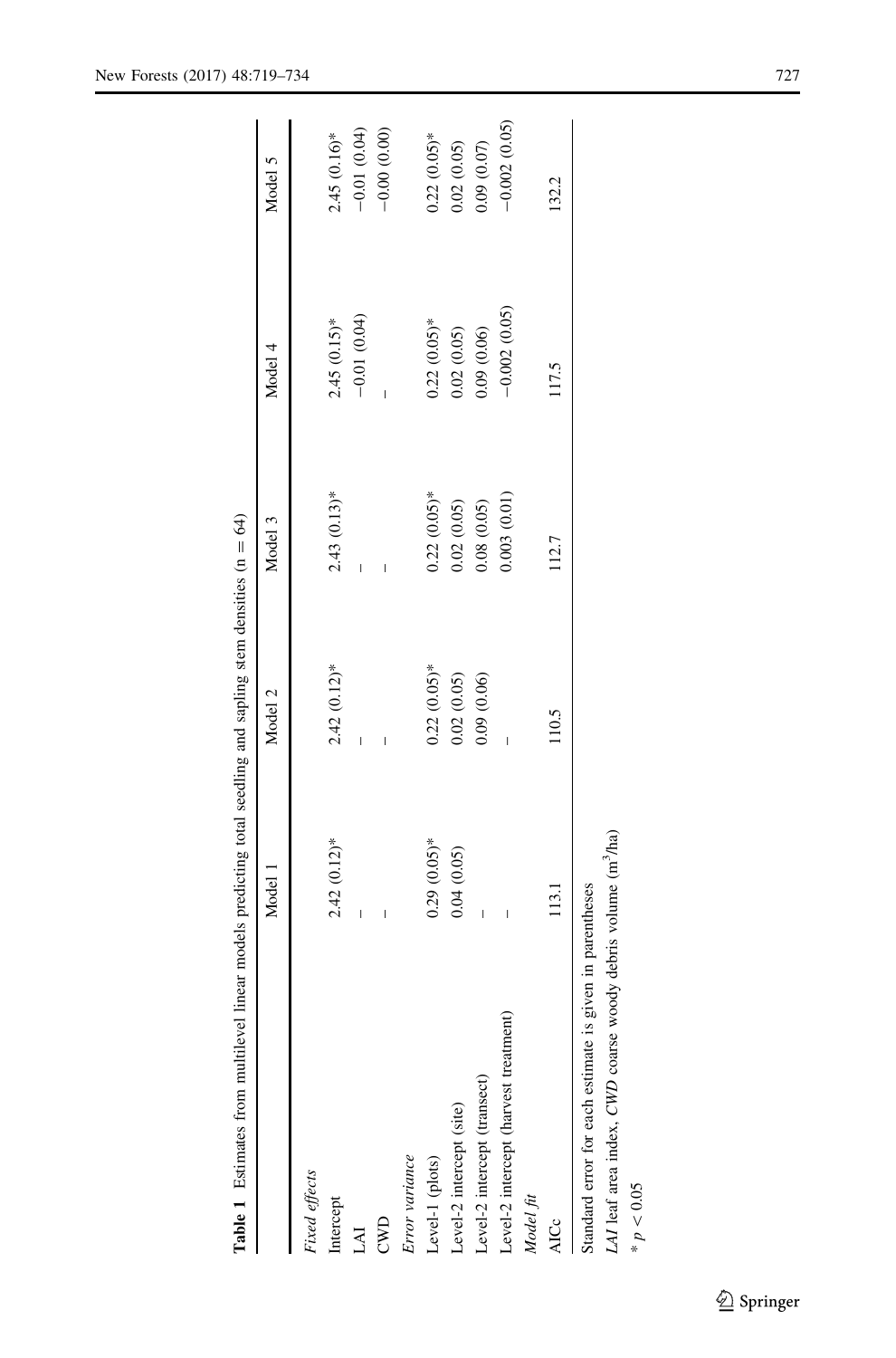<span id="page-9-0"></span>close proximity to the aggregates, contrary to expectations (Fig. 4). P. tremuloides densities did not differ between SOH and WTH nor were any differences attributed directly to CWD loads (Table [2](#page-10-0)). No differences in total shrub densities or C. cornuta, specifically (means not shown), occurred between aggregates and controls (Fig. [2](#page-6-0)), between aggregates and harvested areas (Fig. 4; Table [3](#page-10-0)), or between SOH and WTH (Fig. 4; Table [3](#page-10-0)). Based on the interclass correlation coefficient, site accounted for only  $2\%$  of the variability in P. tremuloides densities and 12% in all seedling and sapling stem densities, regardless of species (Tables [2,](#page-10-0) [3\)](#page-10-0). Site was a more important factor for shrub densities, explaining  $61\%$ of the variability (Table [4\)](#page-10-0).

# **Discussion**

This study assessed the combined short-term effects of aggregated overstory retention and the retention of harvest residues on regeneration densities at an operational scale. The former was done to increase structural complexity in managed forests and the latter to assess potential impacts of removing residues to meet rising demand for bioenergy feedstocks. While larger aggregates may be desirable, our results show that small aggregates



Fig. 4 The effect of aggregated overstory reserves ("aggregates") on understory tree and shrub densities at different locations relative to the boundary between aggregates and harvested areas. The wide, stacked bars show total densities of trees on bottom (dark grey) and shrubs on top (light grey). Means for neither group differed among conditions ( $p > 0.05$ ). The *narrower bars* indicate densities for individual tree species. Only those species making up  $>1\%$  of all tree seedlings are shown, individually. ABBA A. balsamea, FRNI F. nigra, ACRU A. rubrum, POTR P. tremuloides, SOH stem-only harvest, WTH whole-tree harvest. Lowercase letters indicate significant differences in densities within individual species between conditions based on post hoc Tukey-adjusted pairwise comparisons ( $p\lt 0.05$ ). *Error bars* indicate standard error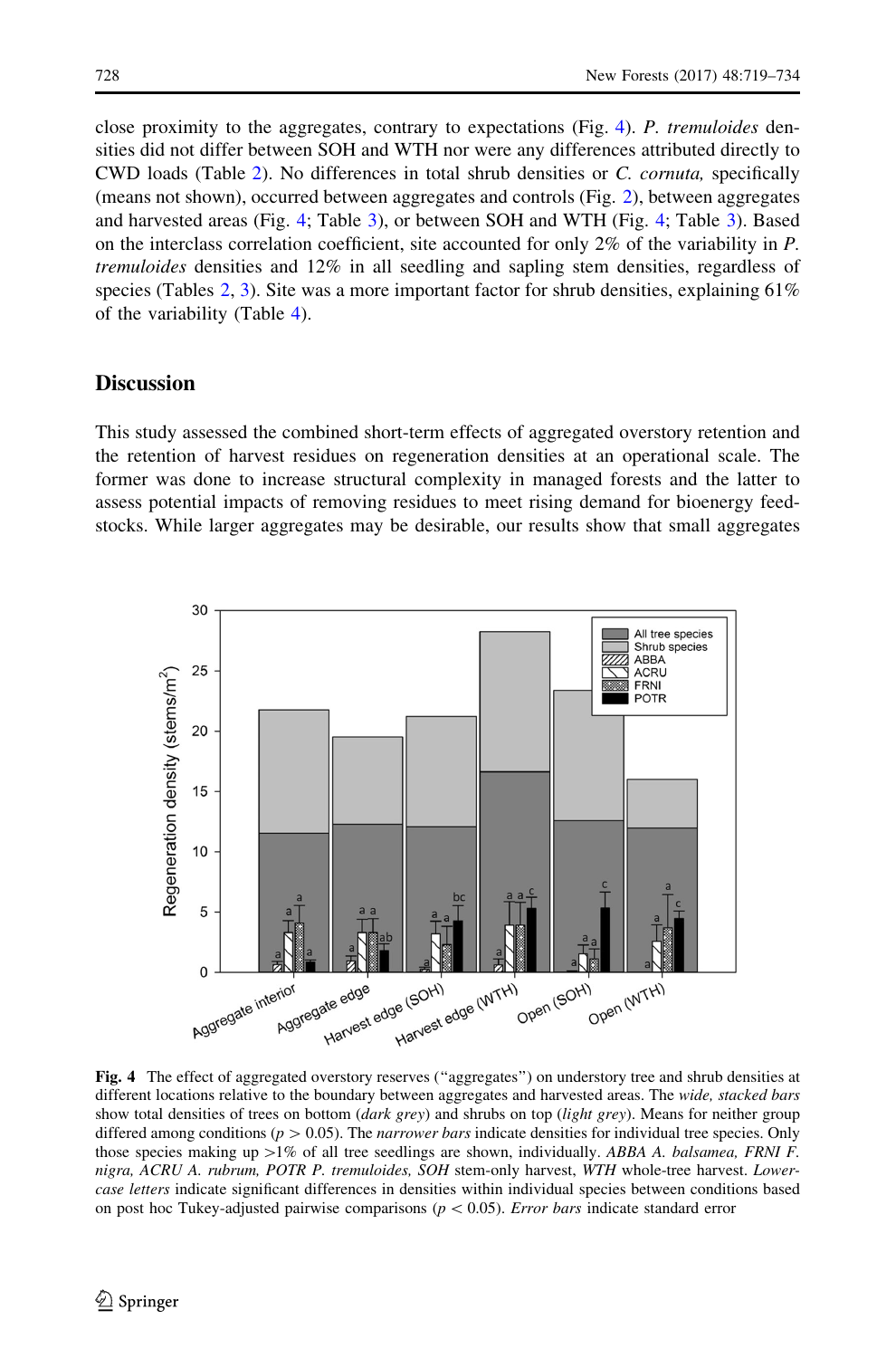|                                       | Model 1        | Model 2       | Model 3        | Model 4         |
|---------------------------------------|----------------|---------------|----------------|-----------------|
|                                       |                |               |                |                 |
| Fixed effects                         |                |               |                |                 |
| Intercept                             | $0.89(0.14)$ * | 1.08(0.43)    | 1.17(0.43)     | 1.24(0.44)      |
| LAI                                   |                |               | $-0.04(0.05)$  | $-0.03(0.05)$   |
| CWD                                   |                |               |                | $-0.00(0.0004)$ |
| Error variance                        |                |               |                |                 |
| Level-1 (plots)                       | $0.87(0.16)*$  | $0.49(0.09)*$ | $0.49(0.48)$ * | $0.49(0.48)$ *  |
| Level-2 intercept (site)              | 0.02(0.07)     | 0.05(0.07)    | 0.05(0.06)     | 0.07(0.08)      |
| Level-2 intercept (harvest treatment) |                | 0.49(0.51)    | 0.45(0.48)     | 0.46(0.48)      |
| Model fit                             |                |               |                |                 |

AICc 179.8 152.9 156.5 169.3

<span id="page-10-0"></span>

| <b>Table 2</b> Estimates from multilevel linear models predicting P. tremuloides stem densities $(n = 64)$ |  |
|------------------------------------------------------------------------------------------------------------|--|
|------------------------------------------------------------------------------------------------------------|--|

Standard error for each estimate is given in parentheses

LAI leaf area index, CWD coarse woody debris volume  $(m^3/ha)$ 

 $* p < 0.05$ 

Table 3 Summary of ANOVA results

| Response variable                    | Fixed effect | df | F     | P value  |
|--------------------------------------|--------------|----|-------|----------|
| <i>Abies balsamea</i> density        | Condition    | 5  | 2.52  | 0.040    |
| Acer rubrum density                  |              |    | 0.62  | 0.687    |
| <i>Fraxinus nigra</i> density        |              |    | 1.06  | 0.394    |
| <i>Populus tremuloides</i> density   |              |    | 10.42 | < 0.0001 |
| Corylus cornuta density              |              |    | 1.49  | 0.211    |
| Density, all tree species, combined  |              |    | 0.88  | 0.500    |
| Density, all shrub species, combined |              |    | 1.1   | 0.372    |

Bold text indicates significance ( $p \lt 0.05$ ). Means shown in Fig. [4](#page-9-0)

Table 4 Estimates from multilevel linear models predicting shrub stem densities  $(n = 64)$ 

|                                       | Model 1        | Model 2        | Model 3       | Model 4       |
|---------------------------------------|----------------|----------------|---------------|---------------|
| Fixed effects                         |                |                |               |               |
| Intercept                             | 1.62(0.56)     | 1.60(0.56)     | 1.62(0.56)    | 1.63(0.56)    |
| LAI                                   |                |                | 0.15(0.12)    | 0.12(0.12)    |
| <b>CWD</b>                            |                |                |               | 0.12(0.12)    |
| Error variance                        |                |                |               |               |
| Level-1 $(plots)$                     | $0.75(0.15)^*$ | $0.73(0.15)$ * | $0.74(0.15)*$ | $0.74(0.15)*$ |
| Level-2 intercept (site)              | 1.18(1.00)     | 1.15(0.98)     | 1.19(1.02)    | 1.19(1.02)    |
| Level-2 intercept (harvest treatment) |                | 0.03(0.09)     |               |               |
| Model fit                             |                |                |               |               |
| AICc                                  | 157.6          | 159.6          | 158.4         | 159.8         |

Standard error for each estimate is given in parentheses

LAI leaf area index, CWD coarse woody debris volume  $(m^3/ha)$ 

 $* p < 0.05$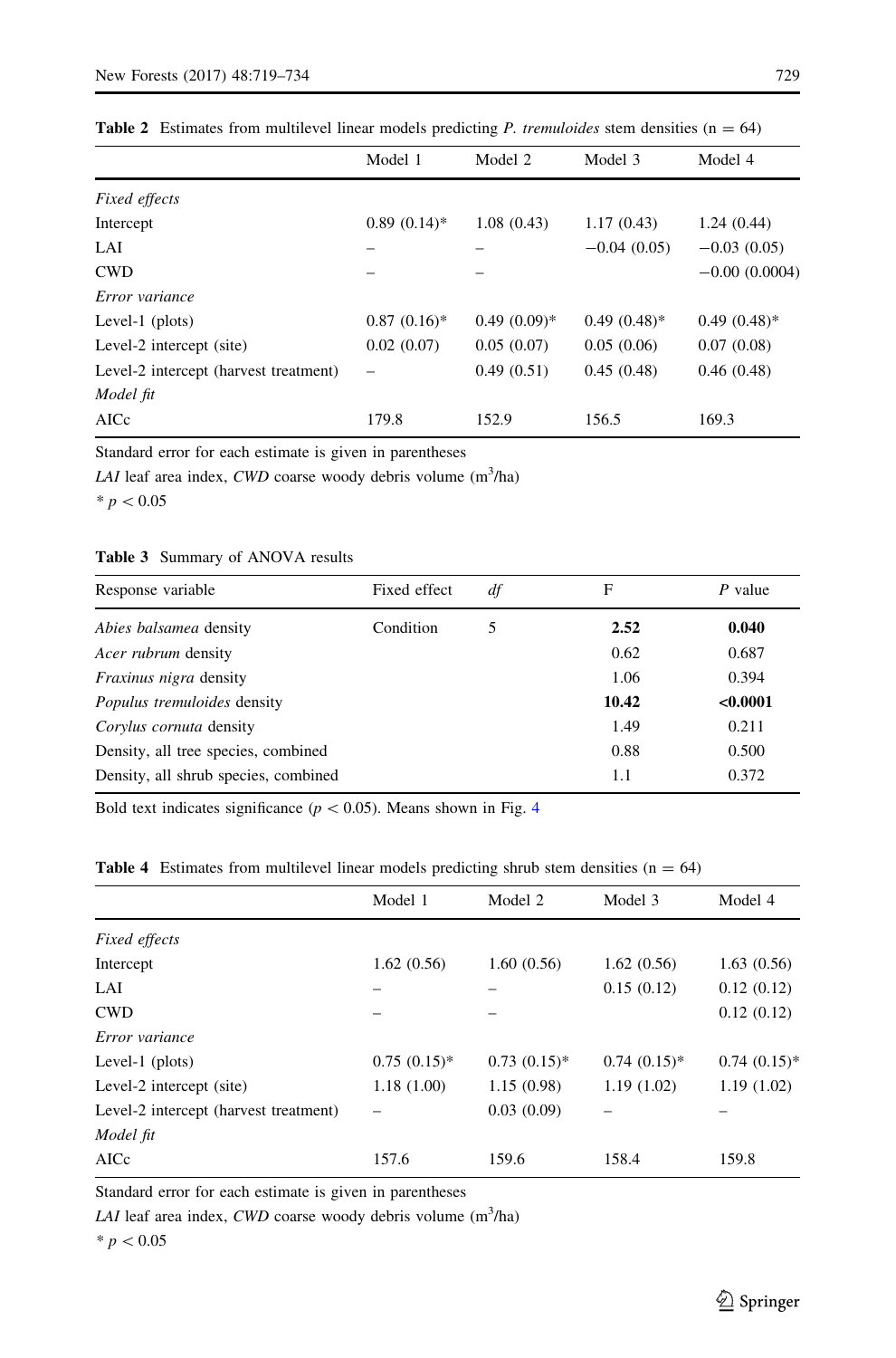(0.1 ha) create conditions intermediate between harvested areas and intact forest by protecting regeneration of shade tolerant species that might otherwise be less abundant at the stand-scale without reducing initial regeneration densities of shade-intolerant species in surrounding harvested areas. Effects of residue removal are less clear and reflect the variability of harvest effects that might be expected at an operational scale, particularly when harvest occurs during winter.

#### Relationships between treatments and environmental variables

Canopy cover varied widely across the study and within treatments as indicated by LAI. Severe storms during the first and second growing season following harvested snapped and uprooted many retained trees in the aggregates, contributing to lower LAI than expected within those reserves. This mortality was not surprising given other reports of mortality in retained P. tremuloides stems within 1–3 years of harvest (Bose et al. [2014a](#page-13-0)). Also, whereas other studies have reported comparable understory light environments between the interior of aggregates and intact forest based on LAI estimates, the radii of the aggregates studied here (approximately 18 m) are well within the range of expected edge effects reported elsewhere (Fraver [1994;](#page-13-0) Heithecker and Halpern [2007\)](#page-14-0), and would likely have lower LAI than interior forest. Trends in our one-time measure of soil moisture are consistent with those collected continuously over the growing season in another study conducted as part of the larger research project, with no differences observed between residue retention treatments (Kurth et al. [2014\)](#page-14-0). Our failure to detect any ameliorating effects from retained woody debris that might be expected with SOH (Zabowski et al. [2000;](#page-15-0) Heithecker and Halpern [2006](#page-14-0)) is likely due to the variability in woody debris associated with both harvest treatments (Fig. [3\)](#page-7-0). Significant breakage occurred during the winter harvest, resulting in up to 50% of available residues persisting across sites even in those stands treated with WTH (Klockow et al. [2013\)](#page-14-0). Woody debris levels also likely varied spatially, potentially leading to less distinction between residue removal treatments.

#### Regeneration

Although other studies have reported potential for reduced sucker growth and biomass production in association with more abundant woody debris (Bella [1986](#page-12-0); Curzon et al. [2014\)](#page-13-0), stem densities did not differ between SOH and WTH in the present study. This may partially be due to the variability in woody debris levels that occurred across the study regardless of the residue retention treatment assigned to a given area (Fig. [3](#page-7-0); Klockow et al. [2013](#page-14-0)). We also suspect that FWD levels may influence the presence and abundance of competitive species, including P. pratensis and P.aquilinum, and thus provide a potential release effect for aspen regeneration in SOH-treated stands (Curzon [2014\)](#page-13-0) as dense herbaceous vegetation has been shown to negatively impact aspen sucker growth (Lieffers [1995;](#page-14-0) Landhausser and Lieffers [1998\)](#page-14-0). Even where differences in initial P. tremuloides densities have been observed in response to soil disturbance or harvest residue removal (i.e. Bella [1986;](#page-12-0) Stone [2001](#page-15-0)), those densities and the differences among them may change over extended periods (Bella [1986;](#page-12-0) Curzon et al. [2014\)](#page-13-0). So, while no difference in 2-year regeneration densities occurred between SOH and WTH in this study, repeated sampling in the future will be necessary to determine long-term impacts.

Overstory retention may present a trade-off between achieving ecological objectives related to structural complexity and biodiversity and maximizing regeneration in surrounding harvested areas (Gradowski et al. [2010](#page-13-0); Bose et al. [2014b](#page-13-0); Palik et al. [2014\)](#page-14-0). P.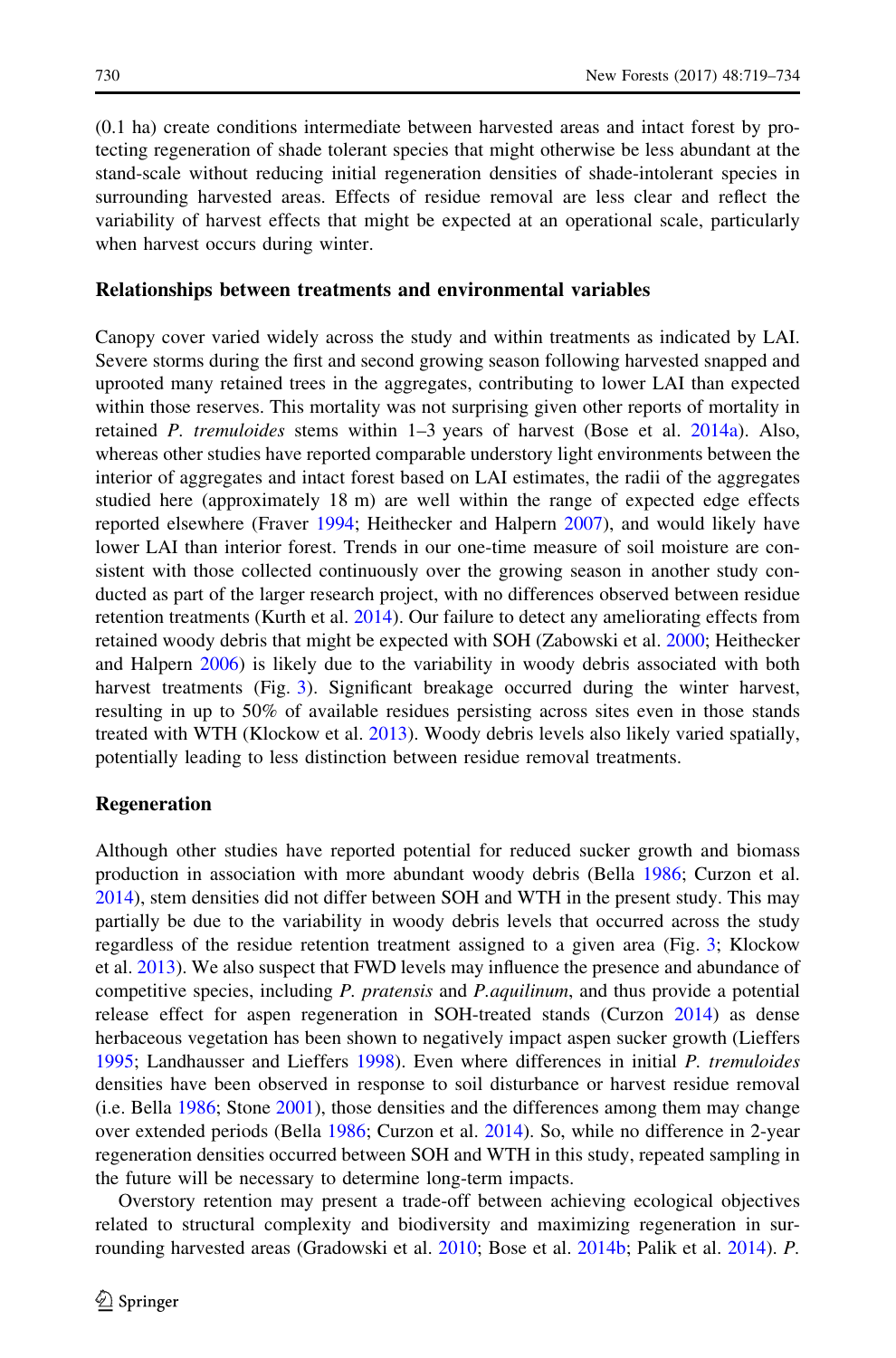<span id="page-12-0"></span>tremuloides is highly intolerant of shade (Burns and Honkala [1990\)](#page-13-0), and root sucker initiation (Maini and Horton [1966\)](#page-14-0) and density are sensitive to soil surface temperatures (Landhausser and Lieffers [1998](#page-14-0); Frey et al. [2003](#page-13-0)), carbohydrate stores in the parent root system, and hormonal control from nearby mature stems (Frey et al. [2003](#page-13-0)). Our initial, short-term findings indicate that aggregated retention did not reduce P. tremuloides sucker densities in the harvested areas adjacent to aggregates, contrary to expectations. Considering the distance of ''open'' condition plots from aggregates (about 20 m), these results align with reported sucker densities in ''large gaps'' in northern British Columbia (Coates [2002\)](#page-13-0). Moreover, the combined density of seedlings and suckers of all species did not differ significantly between aggregates and harvested areas although species composition and associated shade tolerances for plant cover varied as expected. This supports the notion that aggregates provide some level of interior forest conditions for maintenance of tree species diversity even if it is primarily edge habitat.

# **Conclusions**

We examined the impacts of aggregated overstory retention, a method promoted to enhance structural complexity in harvested forest, combined with WTH, a practice expected to increase with demand for bioenergy feedstocks on initial regeneration in P. tremuloides-dominated forests. Our results suggest that aggregated retention achieved ecological objectives for this forest with no apparent trade-off in initial regeneration densities in harvested areas adjacent to aggregates. These findings also demonstrated no significant effect of SOH versus WTH on initial regeneration densities, regardless of species, but this may be a reflection of the variability in levels of harvest residues that occurs in practice, despite greater emphasis on complete removals with WTH. Removing harvest residues for use as bioenergy feedstocks has potential to influence tree survival, growth, and composition over time given its influence on microclimatic conditions, nutrient dynamics, and the abundance of competing vegetation. Assessing the impact of WTH and retention on biodiversity objectives will require repeated assessment of these communities over time. In the meantime, these results inform silvicultural decisions in terms of establishing initial composition and regeneration densities.

Acknowledgements We thank J. Kragthorpe and the USDA Forest Service, Northern Research Station for technical and logistical assistance. S. Graves, J. Amerongen Maddison, J. Curzon, V. Kurth and S. Fraver assisted with fieldwork. Funding was provided by the DOE/USDA Biomass Research and Development Initiative (#2009-10006-05948) and the Minnesota Forest Resources Council. M. Curzon was supported by a Doctoral Dissertation Fellowship from the Graduate School at the University of Minnesota for a portion of this work.

## References

- Aubrey KB, Halpern CB, Peterson CE (2009) Variable-retention harvests in the Pacific Northwest: a review of short-term findings from the DEMO study. For Ecol Manag 25:398–408
- Baker SC, Spies TA, Wardlaw TJ, Balmer J, Franklin JF, Jordan GJ (2013) The harvested side of edges: effect of retained forests on the re-establishment of biodiversity in adjacent harvested areas. For Ecol Manag 302:107–121

Bella IE (1986) Logging practices and subsequent development of aspen stands in east-central Saskatchewan. For Chron 62:81–83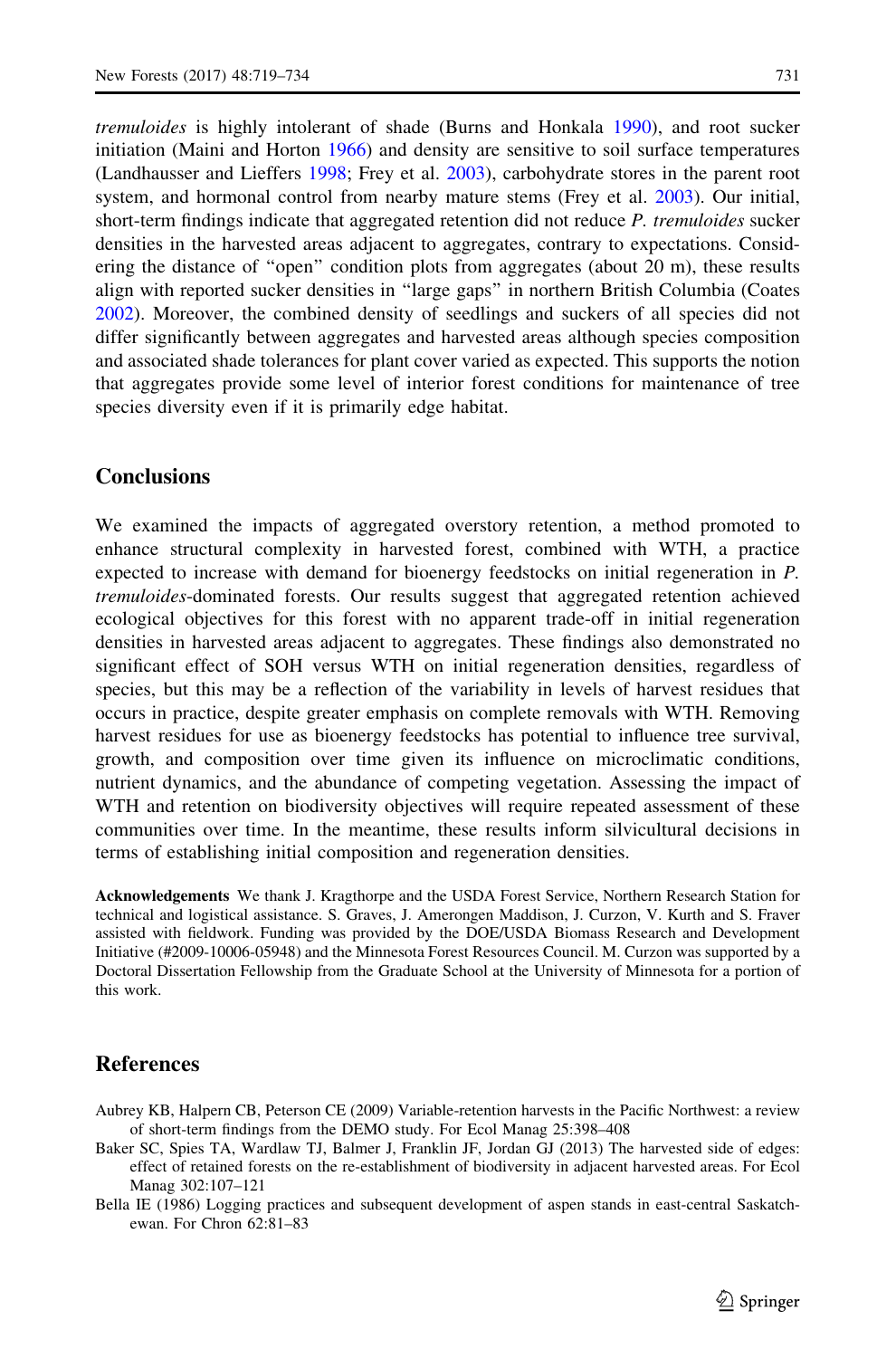- <span id="page-13-0"></span>Berger AL, Palik BJ, D'Amato AW, Fraver S, Bradford JB, Nislow K, King D, Brooks RT (2013) Ecological impacts of energy-wood harvests: lessons from whole-tree harvesting and natural disturbance. J For 111:139–153
- Börjesson P, Hansson J, Berndes G (2017) Future demand for forest-based biomass for energy purposes in Sweden. For Ecol Manag 383:17–26
- Bose AK, Harvey BD, Brais S (2014a) Sapling recruitment and mortality dynamics following partial harvesting in aspen-dominated mixedwoods in eastern Canada. For Ecol Manag 329:37–48
- Bose AK, Harvey BD, Brais S, Beaudet M, Leduc A (2014b) Constraints to partial cutting in the boreal forest of Canada in the context of natural disturbance-based management: a review. Forestry 87:11–28
- Bradshaw FJ (1992) Quantifying edge effect and patch size for multiple-use silviculture—a discussion paper. For Ecol Manag 48:249–264
- Brais S, Harvey BD, Bergeron Y, Messier C, Greene D, Belleau A, Pare D (2004) Testing forest ecosystem management in boreal mixedwoods of northwestern Quebec: initial response of aspen stands to different levels of harvesting. Can J For Res 34:431–446
- Brown JK (1974) Handbook for inventorying downed woody material. Gen. Tech. Rep. INT-16. US Department of Agriculture, Forest Service, Intermountain Forest and Range Experiment Station, Ogden
- Burhnam KP, Anderson DR (2002) Model selection and inference: a practical information-theoretic approach. Springer, New York
- Burns RM, Honkala BH (eds) (1990) Silvics of North America: 2. Hardwoods. USDA Forest Service Agriculture Handbook 654, Washington
- Coates KD (2002) Tree recruitment in gaps of various size, clearcuts, and undisturbed mixed forest of interior British Columbia, Canada. For Ecol Manag 155:387–398
- Comeau P, Heineman J, Newsome T (2006) Evaluation of relationships between understory light and aspen basal area in the British Columbia central interior. For Ecol Manag 226:80–87
- Curzon MT (2014) Productivity, recovery, diversity, and function of aspen-dominated forests vary in response to biomass harvest severity. Ph.D. Dissertation. University of Minnesota, St. Paul
- Curzon MT, D'Amato AW, Palik BJ (2014) Harvest residue removal and soil compaction impact forest productivity and recovery: potential implications for bioenergy harvests. For Ecol Manag 329:99–107
- Dodonov P, Harper KA, Silva-Matos DM (2013) The role of edge contrast and forest structure in edge influence: vegetation and microclimate at edges in the Brazilian cerrado. Plant Ecol 214:1345–1359
- Duchesne LC, Wetzel S (2003) The bioeconomy and the forestry sector: changing markets and new opportunities. For Chron 79:860–864
- Dupuch A, Fortin D (2013) The extent of edge effects increases during post-harvesting forest succession. Biol Conserv 162:9–16
- Egnell G (2011) Is the productivity decline in Norway spruce following whole-tree harvesting in the final felling in boreal Sweden permanent or temporary. For Ecol Manag 261:148–153
- Evans AM, Perschel RT, Kittler BA (2010) Revised assessment of biomass harvesting and retention guidelines. Forest Guild, Sante Fe, p 36
- Fedrowitz K, Koricheva J, Baker SC, Lindenmayer DB, Palik B, Rosenvald R, Beese W, Franklin JF, Kouki J, Macdonald E, Messier C, Sverdrup-Thygeson A, Gustafson L (2014) Can retention forestry help conserve biodiversity? A meta-analysis. J Appl Ecol 51:1669–1679
- Franklin JF, Berg DR, Thornburgh DA, Tappeiner JC (1997) Alternative silvicultural approaches to timber harvesting: variable retention harvest systems. In: Kohm KA, Franklin JF (eds) Creating a forestry for the 21st Century. Island Press, Washington, pp 111–139
- Franklin JF, Mitchell RJ, Palik BJ (2007) Natural disturbance and stand development principles for ecological forestry. USDA Forest Service Gen. Tech. Rep. NRS-19
- Fraser EC, Lieffers VJ, Landhausser SM, Frey BR (2002) Soil nutrition and temperature as drivers of root suckering in trembling aspen. Can J For Res 32:1685–1691
- Fraver S (1994) Vegetation responses along edge-to-interior gradients in the mixed hardwood forests of the Roanoke River Basin, North Carolina. Conserv Biol 8(3):822–832
- Frey BR, Lieffers VJ, Landhausser SM, Comeau PG, Greenway KJ (2003) An analysis of sucker regeneration of trembling aspen. Can J For Res 33:1169–1179
- Gradowski T, Lieffers VJ, Landhausser SM, Sidders D, Volney J, Spence JR (2010) Regeneration of Populus 9 years after variable retention harvest in boreal mixedwood forests. For Ecol Manag 259:383–389
- Guay-Picard A, Auty D, Munson AD, Achim A (2015) Partial harvesting in boreal mixedwoods: a case for planned heterogeneity in industrial silvicultural prescriptions. For Ecol Manag 358:291–302
- Harmon ME (2001) Moving towards a new paradigm for woody detritus management. Ecol Bull 49:269–278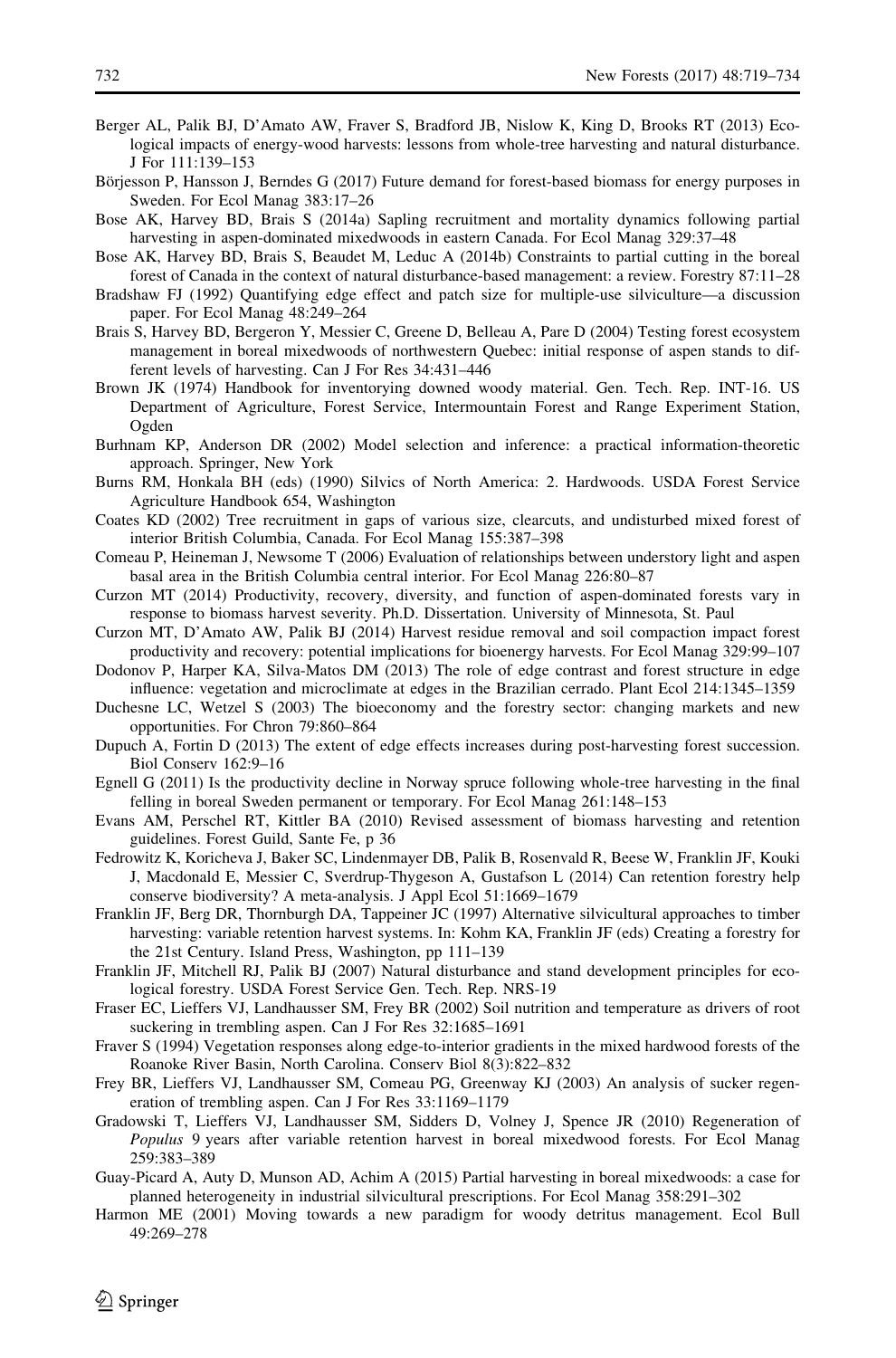- <span id="page-14-0"></span>Harper KA, Macdonald SE (2011) Quantifying distance of edge influence: a comparison of methods and a new randomization method. Ecosphere 2(8):1–17
- Harper KA, Macdonald SE, Burton PJ, Chen J, Brosofske KD, Saunders SC, Euskirchen ES, Roberts D, Jaitteh MS, Esseen P (2005) Edge influence on forest structure and composition in fragmented landscapes. Conserv Biol 19:768–782
- Harper KA, Macdonald SE, Mayerhofer MS, Biswas SR, Esseen P, Hylander K, Stewart KJ, Mallik AU, Drapeau P, Jonsson B, Lesiur D, Kouki J, Bergeron Y (2015) Edge influence on vegetation at natural and anthropogenic edges of boreal forests in Canada and Fennoscandia. J Ecol 103:550–562
- Heithecker TD, Halpern CB (2006) Variation in microclimate associated with dispersed-retention harvests in coniferous forests of western Washington. For Ecol Manag 226:60–71
- Heithecker TD, Halpern CB (2007) Edge-related gradients in microclimate in forest aggregates following structural retention harvests in western Washington. For Ecol Manag 248:163–173
- Helmisaari H, Hanssen KH, Jacobson S, Kukkola M, Luiro J, Saaralmi A, Tamminen P, Tveite B (2011) Logging residue removal after thinning in Nordic boreal forests: long-term impact on tree growth. For Ecol Mang 261:1919–1927
- Herrick SK, Kovach JA, Padley EA, Wagner CR, Zastrow DE (2009) Wisconsin's forestland woody biomass harvesting guidelines. PUB-FR-435-2009. WI DNR Division of Forestry and Wisconsin Council on Forestry, Madison, p 51. [http://wisconsinforestry.org/files/woodyBiomass/BHG-](http://wisconsinforestry.org/files/woodyBiomass/BHG-FieldManual-lowres090807.pdf)[FieldManual-lowres090807.pdf](http://wisconsinforestry.org/files/woodyBiomass/BHG-FieldManual-lowres090807.pdf)
- Janowiak MK, Webster CR (2010) Promoting ecological sustainability in woody biomass harvesting. J For 180(1):16–23
- Klockow PA, D'Amato AW, Bradford JB (2013) Impacts of post-harvest slash and live-tree retention on biomass and nutrient stocks in *Populus tremuloides* Michx.-dominated forests, northern Minnesota, USA. For Ecol Manag 291:278–288
- Kurth VJ, Slesak RA, Bradford JB, D'Amato AW (2014) Initial soil respiration response to biomass harvesting and green-tree retention in aspen-dominated forests of the Great Lakes region. For Ecol Manag 328:342–352
- Landhausser SM, Lieffers VJ (1998) Growth of Populus tremuloides in association with Calamagrostis canadensis. Can J For Res 28:396–401
- Lieffers VJ (1995) Ecology and dynamics of boreal understory species and their role in partial-cut silviculture. In: Bamsey CR (ed) Innovative silviculture systems in boreal forests. Clear Lake Ltd., Edmonton, pp 33–39
- Lindenmayer DB, Franklin JF, Lohmus A, Baker SC, Bauhus J, Beese W, Brodie A, Kiehl B, Kouki J, Martinez Pastur G, Messier C, Neyland M, Palik B, Sverdrup-Thygeson A, Volney J, Wayne A, Gustafsson L (2012) A major shift to the retention approach for forestry can help resolve some global forest sustainability issues. Conserv Lett 5:421–431
- Maini JS, Horton KW (1966) Vegetative propagation of *Populus* spp. I. Influence of temperature on formation and initial growth of aspen suckers. Can J Bot 44:1183–1189
- Michigan Department of Natural Resources and Environment Forest Management Division (MI DNRE) (2010) Michigan woody biomass harvesting guidance. Michigan Department of Natural Resources and Environment Forest Management Division, Lansing, p 18
- Minnesota Forest Resources Council (MFRC) (2007) Biomass harvesting guidelines for forestlands, brushlands, and open lands. Minnesota Forest Resources Council, St. Paul
- Mitchell AK, Koppenaal R, Goodmanson G, Benton R, Bown T (2007) Regenerating montane conifers with variable retention systems in a coastal British Columbia forest: 10-year results. For Ecol Manag 246:240–250
- Mladenoff DJ, Pastor J (1993) Sustainable forest ecosystems in the northern hardwood and conifer forest region: concepts in management. In: Aplet GH, Johnson N, Olson JT, Sample VA (eds) Defining sustainable forestry. Island Press, Washington, pp 145–180
- Palik BJ, Kastendick D (2009) Woody plant regeneration after blowdown, salvage logging, and prescribed fire in a northern Minnesota forest. For Ecol Manag 258:1323–1330
- Palik BJ, Montgomery RA, Reich PB, Boyden SB (2014) Biomass growth response to spatial pattern of variable retention harvesting in a northern Minnesota pine ecosystem. Appl Ecol. doi[:10.1890/13-1173.](http://dx.doi.org/10.1890/13-1173.1) [1](http://dx.doi.org/10.1890/13-1173.1)
- Rossman R (2012) Timber harvesting and forest management guidelines on public and private forest land in Minnesota: monitoring for implementation in 2011. Minnesota Department of Natural Resources, Division of Forestry, St. Paul
- Slesak RA (2013) Soil temperature following logging-debris manipulation and aspen regrowth in Minnesota: implications for sampling depth and alteration of soil processes. Soil Sci Soc Am J 77:1818–1824